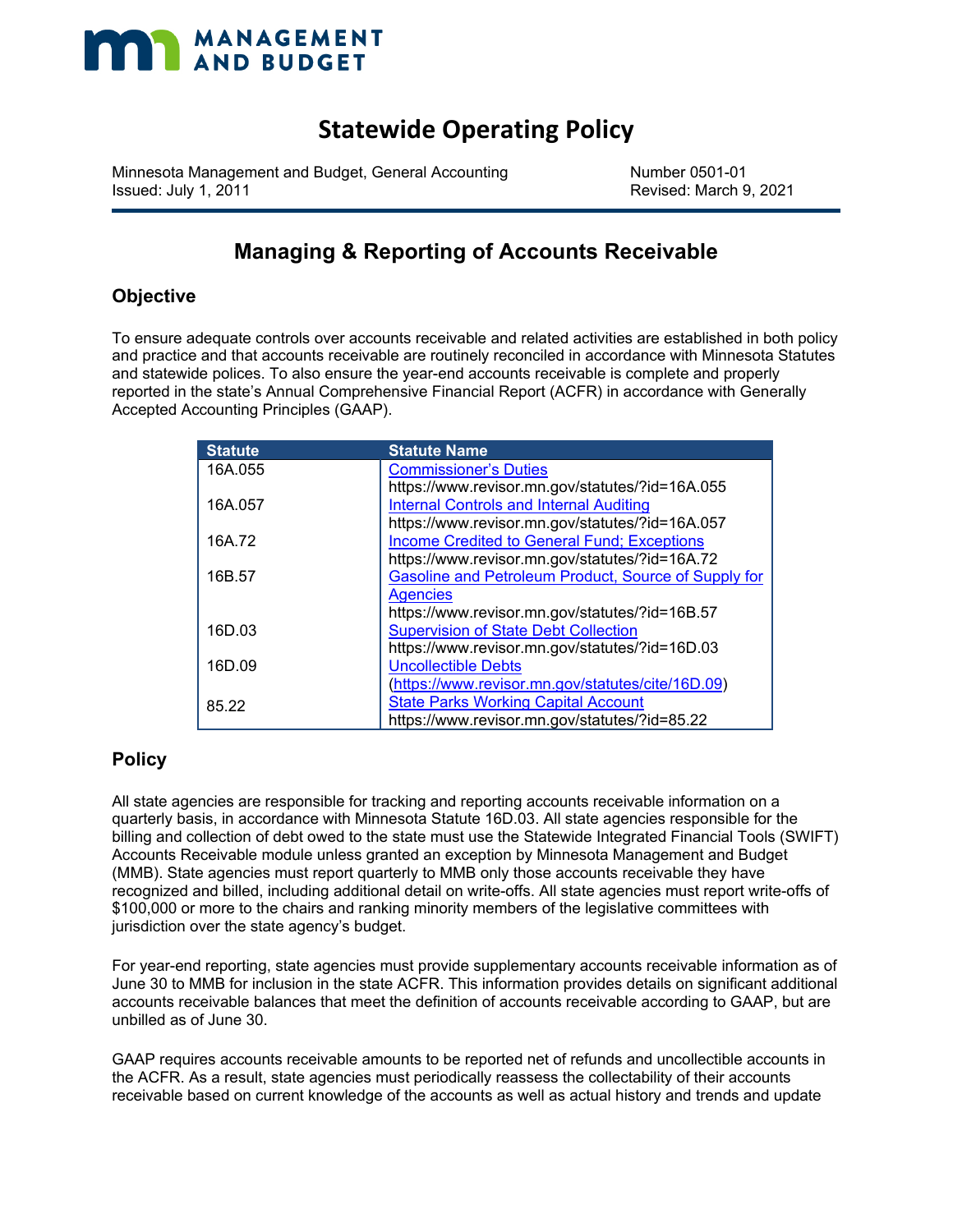the allowance for doubtful accounts estimates. An allowance for doubtful accounts estimate must be reported for each significant accounts receivable type. State agencies must also conduct an annual analysis of current activity and recent trends to determine the appropriate amount to be reported as the allowance for doubtful accounts as of June 30. State agencies should document and retain the analysis and justification of all allowance for doubtful accounts estimates.

Accounts receivable reported in accordance with GAAP include:

- Amounts billed as of fiscal year‐end,
- Amounts due to the state arising from exchange or exchange-like transactions that occurred before June 30 but have not been billed as of fiscal year‐end and,
- Amounts due to the state arising from non-exchange transactions.

If actual amounts are not known prior to financial reporting deadlines, the unbilled amounts should be reported as accounts receivable at fiscal year‐end and the amount must be estimated using historical information and other supportable factors. State agencies who routinely bill for goods or services not yet received (advance billings) should contact MMB Financial Reporting for additional reporting instructions.

Supplementary accounts receivable at June 30 should be reported based on the following accounts receivable recognition principles:

For exchange and exchange‐like transactions, the receivable amount is recognized when the exchange occurs. In most cases, the customer will be billed within a relatively short time period after the exchange occurs. Receivable amounts should include all amounts due for exchanges that occurred before the end of the fiscal year. For example, billings that are processed in July, or later, for exchange transactions that occurred on or before June 30 must be included in the accounts receivable amount reported to MMB. If the billing has not been processed by the time the annual accounts receivable report is prepared, state agencies must estimate the amount of the unbilled transactions and enter that amount on June  $3\bar{0}$ <sup>th</sup> quarterly AR worksheet in the supplementary June 30 worksheet columns.

The accounts receivable recognition criteria for non‐exchange transactions vary by the type of transaction as follows:

- Derived tax revenues: When underlying exchange occurs.
- Imposed non-exchange revenues: When use of the resources are required or first permitted.
- Government-mandated non-exchange transactions: When eligibility requirements\* are met.
- Voluntary non‐exchange transactions: When eligibility requirements\* are met.
- **\* Eligibility requirements** for non-exchange transactions may include:
	- Time requirements (period when resources are required to be used or first permitted to be used),
	- Reimbursements (recipient has incurred allowable costs), and
	- Contingencies (receipt is contingent on a specific action such as matching funds and the action has occurred).

If not yet recorded, amounts must be estimated if material. A purpose restriction is not normally an eligibility requirement but a limit on how resources may be used once the resources have been received. However, spending requirements associated with expenditure‐driven reimbursement grants are considered eligibility requirements.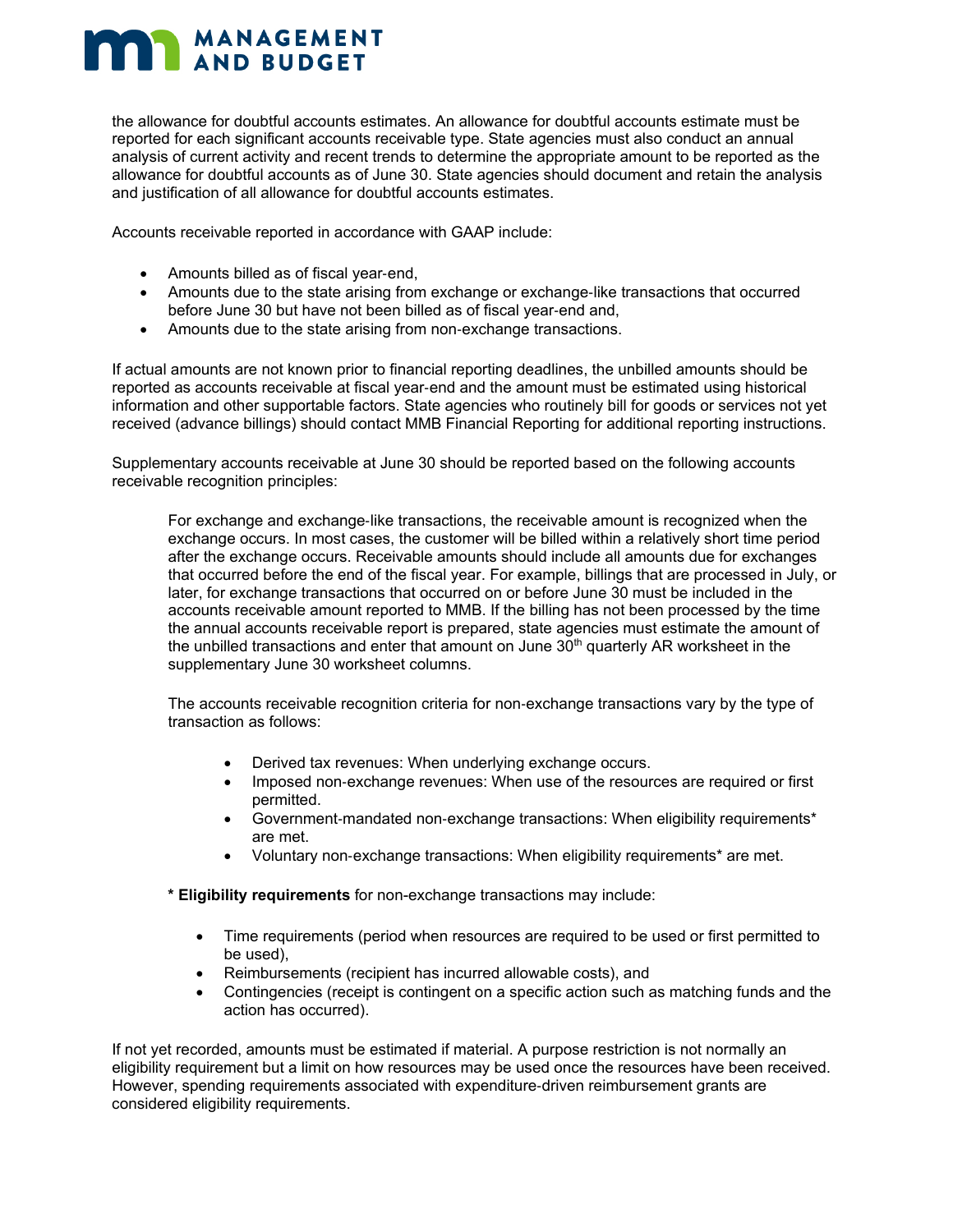Interagency and intra-agency receivables should be separately identified. Interagency receivables are those created by one state agency billing another state agency for goods and/or services provided. Intraagency receivables are those created by billing different divisions or programs within the same state agency. Interagency and intra-agency receivables are eliminated from the government‐wide financial statements in the ACFR. State agencies that have internal service and/or enterprise funds that provide a service to other state agencies must report to MMB by state agency the portion due as of June 30 that has not been paid by hard close.

Accounts receivable between state agencies and the state's component units should be considered and reported as accounts receivable from external parties, not as interagency receivables. Component units include Housing Finance Agency, Metropolitan Council, University of Minnesota, Agricultural and Economic Development Board, Minnesota Comprehensive Health Association, Minnesota Sports Facilities Authority, National Sports Center Foundation, Office of Higher Education, Public Facilities Authority, Rural Finance Authority, Workers' Compensation Assigned Risk Plan, and Minnesota Sports Facilities Authority.

#### **Accounts Receivable Sub-Systems**

Exceptions to using the SWIFT Accounts Receivable module will only be granted in cases where the state agency is able to provide sufficient evidence showing the SWIFT Accounts Receivable module is unable to meet the specific requirements of the receivable activity and the costs of modifications to the module would exceed the benefit.

#### **Internal Controls**

Agencies with accounts receivable activity must establish internal policies and procedures to address the level of risk for each type of receivable account. Each state agency must establish adequate controls in policy and practice to address their specific circumstances. Management must be mindful of errors or irregularities in receivable accounts should any exist. Internal policies should include performance measures and unusual variances in the measures and the activities and variances should be investigated and appropriate steps should be taken to address any issues or concerns identified.

Accountability and separation of duties are integral to internal controls. Both must be established in policy and practice to safeguard the billing and collection of debt owed to the state. See MMB Statewide Operating Policy 0102-01 Internal Controls.

Each state agency with accounts receivable activity must establish and maintain internal policies and procedures for managing all accounts receivable related activities including, but not limited to the following:

- Establishing new customers in SWIFT;
- Establishing new accounts receivable in SWIFT;
- Clearly identifying where and how customer data will be stored to ensure security measures are established and followed to safeguard private data;
- Identifying methods to investigate and address issues or concerns;
- Developing a clear and appropriate collection process, including referring debt over 120 days past due to the Department of Revenue;
- Establishing a process for routinely reviewing delinquent accounts to ensure sufficient and consistent collection efforts have been attempted;
- Establishing a process for routine analysis of the collectability of seriously delinquent accounts and provide uniformity to the approval process to write off an account;
- Establishing a process for periodically reassessing and updating the allowance for doubtful accounts estimates;
- Establishing a process for quarterly and year-end accounts receivable reporting;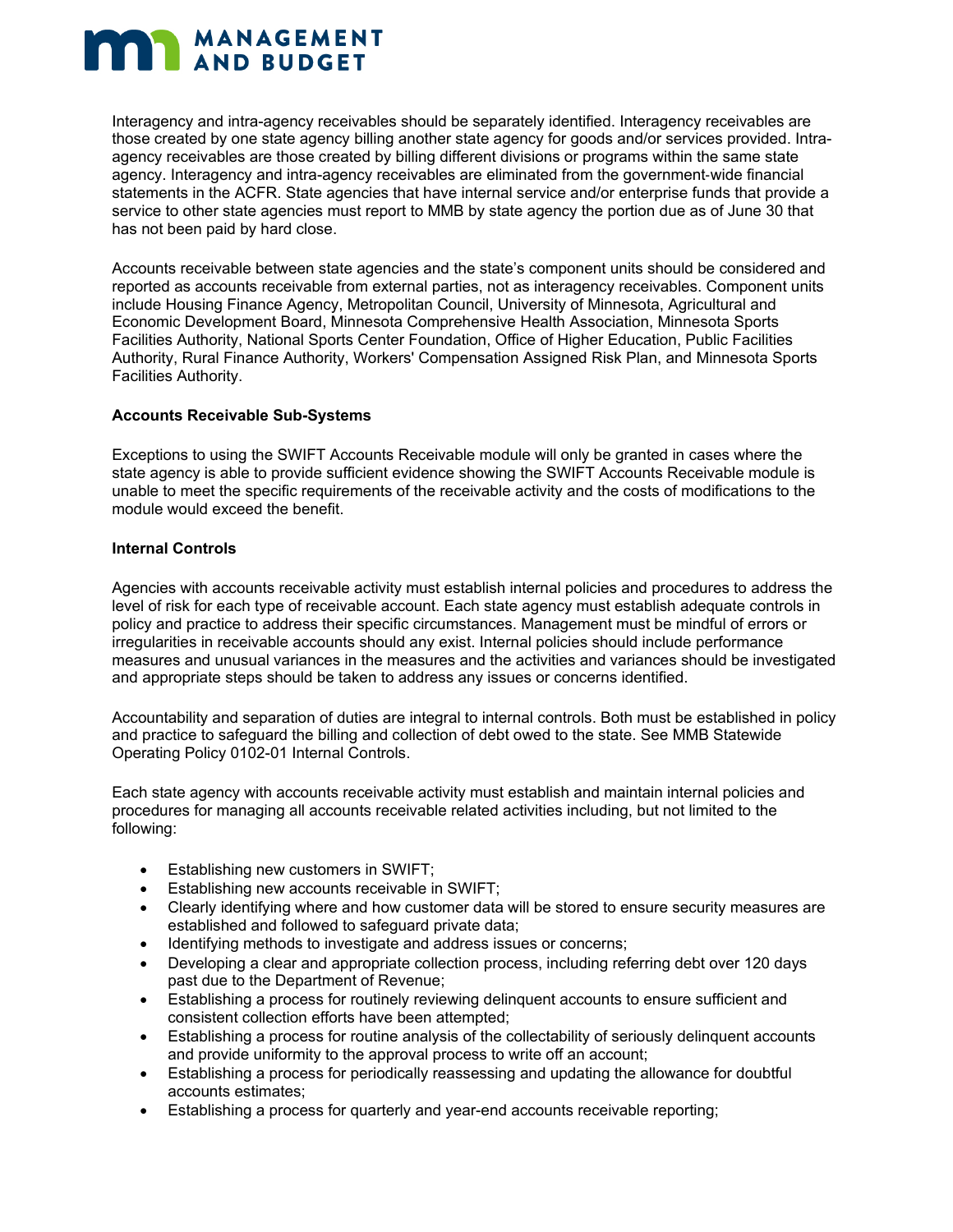- Establishing a process for calculating accounts receivable estimates for year-end reporting, if applicable;
- Establishing a process to identify and write off uncollectible debts, including maintaining documentation on justification for the write off ensuring compliance with 16D.09; and
- Establishing a process to report write-offs of \$100,000 or more to the legislature.

All accounts must be reconciled by receivable type and receivable system at least once each calendar quarter. Receipts collected for outstanding receivables must be processed in accordance with MMB Statewide Operating Policy 0602-01 Recording & Depositing Receipts. All receipts must be safely secured and accounted for from receipt until deposit.

#### **Charging Interest**

A state agency shall charge simple interest on debts owed to the state if notice of the past due account has been sent, with no response from the customer. Please refer to MMB Statewide Operating Policy 0504-01 - Debt Collection Process and Actions for information on charging interest.

#### **Income Credited to General Fund; Exceptions**

In accordance with Minnesota Statutes 16A.72, all income, including fees, interest, or receipts of any nature, shall be credited to the General Fund, unless otherwise provided in law. Specific exceptions per the statute include:

- Federal aid;
- Contributions, or reimbursements received for any account of any division or department for which an appropriation is made by law;
- Income to the University of Minnesota;
- Income to revolving funds now established in institutions under the control of the commissioners of Corrections or Human Services;
- Investment earnings resulting from the master lease program, except that the amount credited to another fund or account may not exceed the amount of the additional expense incurred by that fund or account through participation in the master lease program;
- Investment earnings resulting from any gift, donation, devise, endowment, trust, or court ordered or approved escrow account or trust fund, which should be credited to the fund or account and appropriated for the purpose for which it was received;
- Receipts from the operation of patients' and inmates' stores and patients' vending machines, which shall be deposited in the social welfare appropriation, or in the case of prison industries in the correctional revolving appropriations, in each institution for the benefit of the patients and inmates;
- Income to prison industries which shall be credited to the correctional industries revolving appropriations;
- Money paid by one state agency to another to compensate for the cost of gasoline or petroleum products is annually appropriated to the state agency which furnishes those products per Minnesota Statute 16B.57;
- All receipts derived from the rental or sale of state park items, tours, interpretation programs, educational programs, and operation of Douglas Lodge shall be deposited in the state treasury and be credited to the state parks working capital account or Douglas Lodge operating account as applicable per Minnesota Statute 85.22;
- Income to the Minnesota Historical Society;
- The percent of income collected by a private collection agency and retained by the collection agency as its collection fee; or
- As otherwise provided by law.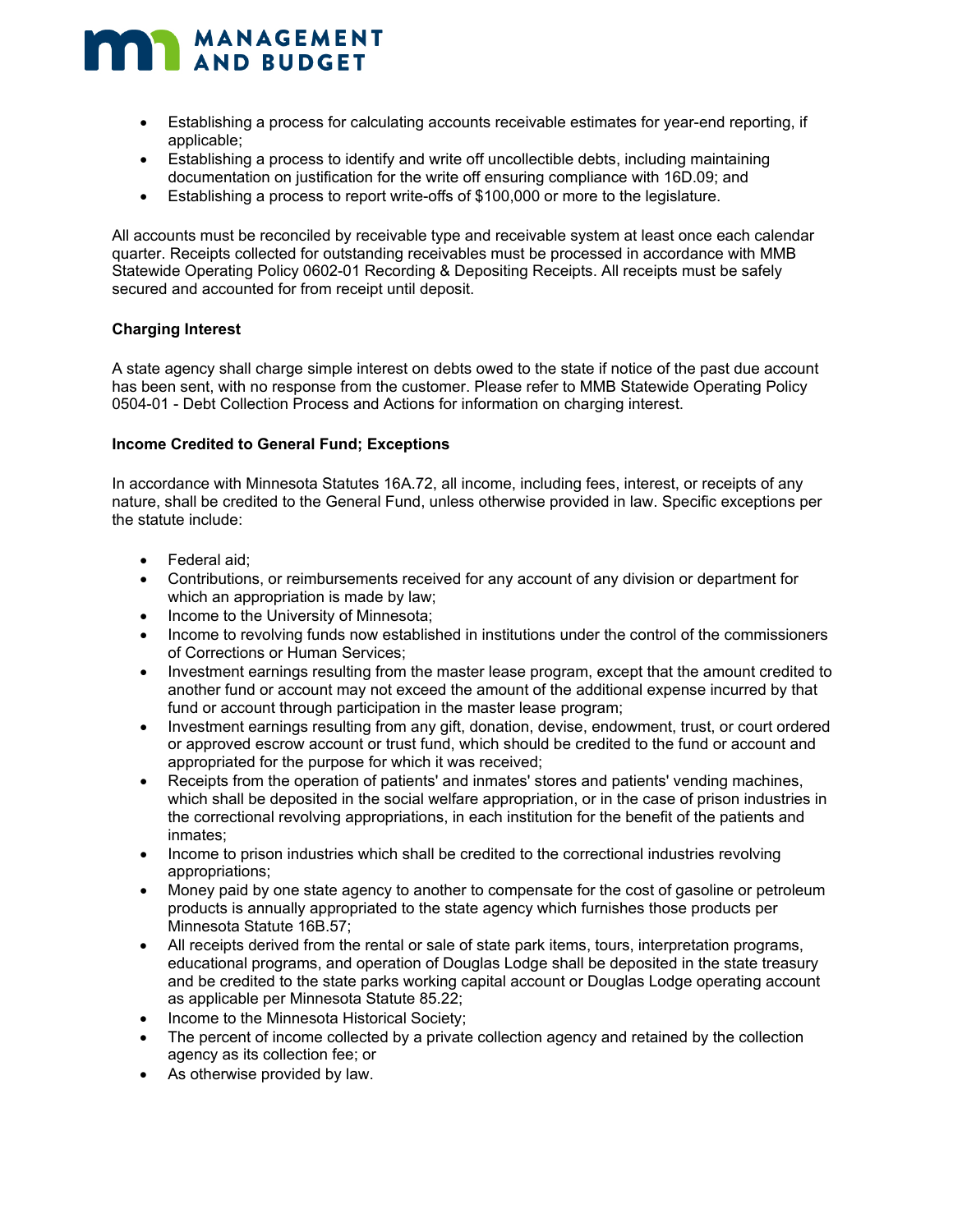#### **Establishing and Billing a Receivable**

State agencies are responsible to establish, maintain, and track collection of accounts receivable in SWIFT. Billing workflow is set at the business-unit level. Pay terms in SWIFT are defaulted to 30 days. Agencies must be aware of the default terms in SWIFT and override them if the defaults are not appropriate to their activities.

The state should not invoice a customer if the cost to process the related receivable and cash receipt transactions exceeds the amount of the invoice, unless required by law. The minimum amount on an invoice should be \$5. Amounts less than \$5 may be accumulated for future billing.

#### **Establishing an Intra/Inter-Agency Receivable**

State agencies must use the Bilateral Netting Process in SWIFT to make interagency payments on all goods and services provided between state agencies within the state of Minnesota. The Bilateral Netting Process requires one state agency to create a bill and a receiving state agency to pay the bill by entering a voucher for the exact amount that references the bill. SWIFT then applies the payment against the bill, completing both the payment and deposit portions of the transaction (see MMB Statewide Operating Policy 0805-01 Interagency Payments for detail).

#### **Establishing a Recurring Receivable or Installment Receivable**

State agencies should notify customers prior to the due date of a regular payment. State agencies should use the recurring bill schedule in the SWIFT for bills that are based on a billing cycle (monthly, quarterly, etc.) to divide the total amount equally, by percentage, or by a specified breakdown. Examples of recurring bills include rental payments, and license fees (see Billing Training Guides).

#### **Establishing and Maintaining Customer Information**

State agencies are responsible for the entry and maintenance of their customer records in SWIFT. SWIFT is able to track conversations, references, and tabs. Usage of these features is not required. Each state agency may establish their own policies regarding these features. Customer information is stored in SWIFT (see Billing Training Guides).

#### **Accounts Receivable Reporting Requirements**

All state agencies with accounts receivable activity must complete and submit quarterly and fiscal yearend reports to MMB in the format required no later than the due date. There are additional fiscal year end reporting requirements for accounts receivable as of June 30.

State agencies that prepare their own financial statements for inclusion in the state's ACFR must ensure the accounts receivable reported in the financial statements match the year-end accounts receivable report submitted to MMB General Accounting.

#### **State agencies with No Accounts Receivable Activity**

State agencies that do not have accounts receivables must submit an Annual Certification Form certifying that:

- They had no accounts receivables during the current fiscal year, and
- They do not anticipate accounts receivables during the upcoming fiscal year.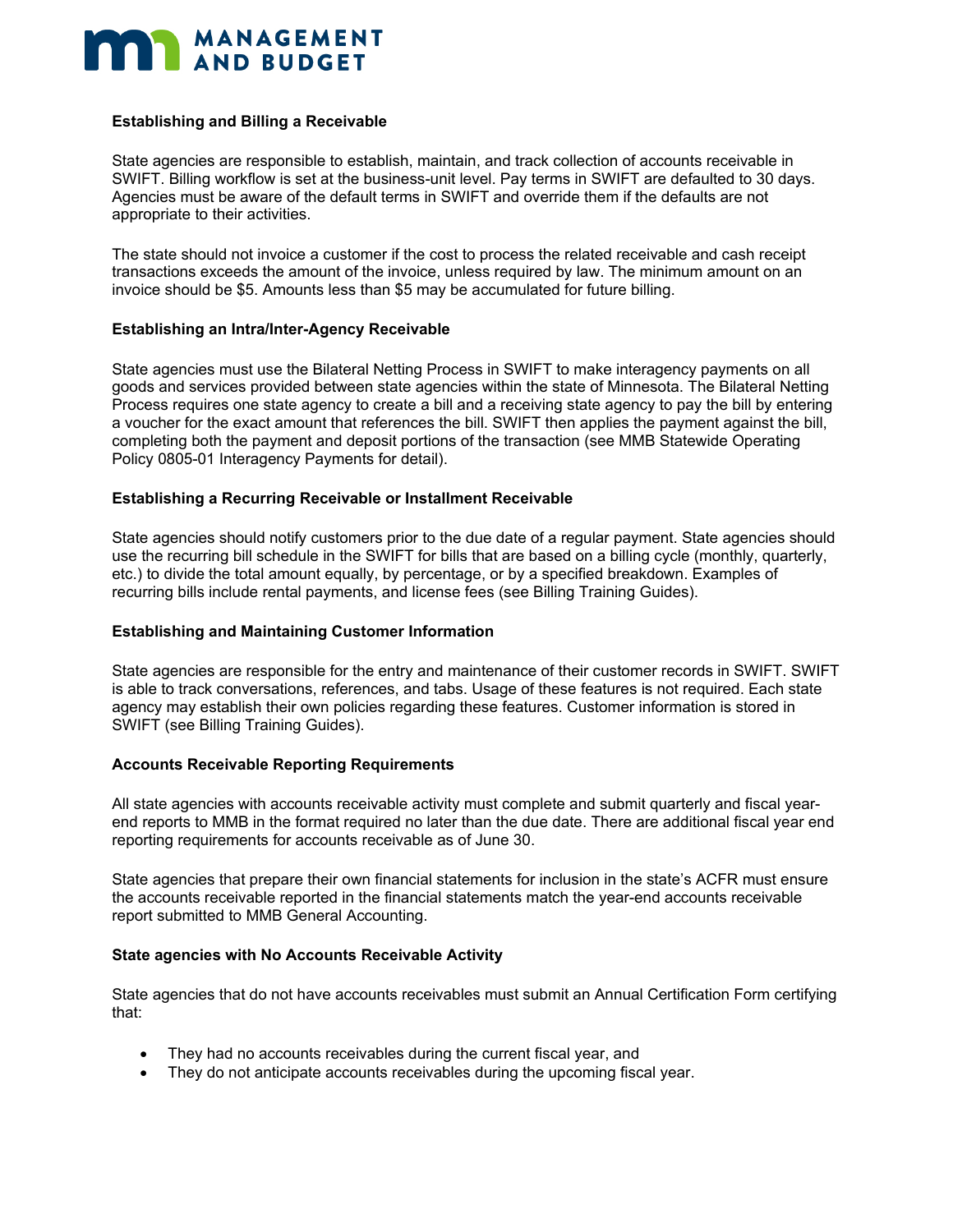State agencies must begin reporting accounts receivables if operating conditions change to warrant reporting accounts receivables.

### **Definitions**

#### **Receivable Recognition**

The Government Accounting Standards Board (GASB) sets the criteria for determining which activity should be recognized and reported as accounts receivable in the state's ACFR in accordance with GAAP. These criteria are not based on the timing of when billings are sent or collections occur. State agencies should use guidance in this policy and the related procedure to determine whether significant unbilled accounts receivable exist as of June 30 so that all accounts receivable can be properly recorded in the ACFR. Note: Not all state agencies have these additional accounts receivable as of June 30.

GASB defines accounts receivable as arising from three different transaction types: exchange transactions, exchange‐like transactions, and non‐exchange transactions.

#### **Exchange transaction**

Transaction in which each party receives and gives up essentially equal values. For accounts receivable, the primary government has provided goods and/or services to another party and will receive funds in return or exchange. Examples include education and other services provided to students in exchange for students paying tuition and fees, health care services provided to individuals which will be billed to the individual or other responsible party, and goods sold to other governments or entities which require the entity to pay the state.

#### **Exchange**‐**like transaction**

Transaction in which there is an identifiable exchange between the state and another party, but the values exchanged may not be equal or the direct benefits of the transaction may not be exclusively for the parties involved in the transaction. Examples include certain grants (where services are being provided), professional licenses and permits, and regulatory fees and charges.

#### **Non**‐**exchange transaction**

Transaction in which a government either gives value to another party without directly receiving equal value in exchange, or receives value from another party without directly giving equal value in exchange. There are four types of non‐exchange transactions:

- 1. Derived tax revenues: Assessments imposed on exchange transactions. Examples include income tax, sales tax, and health care provider surcharges which are based on the earning of wages, the completion of sales, or the provision of services, respectively. The exchange transaction is the payment of wages to employees for services provided, whereas the payment of income taxes to the state without the state providing a direct service is the non‐exchange transaction.
- 2. Imposed non‐exchange revenues: Assessments imposed on nongovernmental entities, including individuals, other than assessments on exchange transactions. Examples include property taxes, most fines and forfeitures, and claims and judgments.
- 3. Government‐mandated non‐exchange transactions: A government at one level provides resources to a government at another level and requires the receiving government to use the resources for a specific purpose or purposes established in the provider's enabling legislation. An example is a federal program that the state government is mandated to perform or a state government program that local governments are mandated to perform.
- 4. Voluntary non‐exchange transactions: Legislative or contractual agreements, other than exchanges or exchange‐like transactions, entered into willingly by the parties to the agreement. Examples are certain grants and entitlements and most donations.